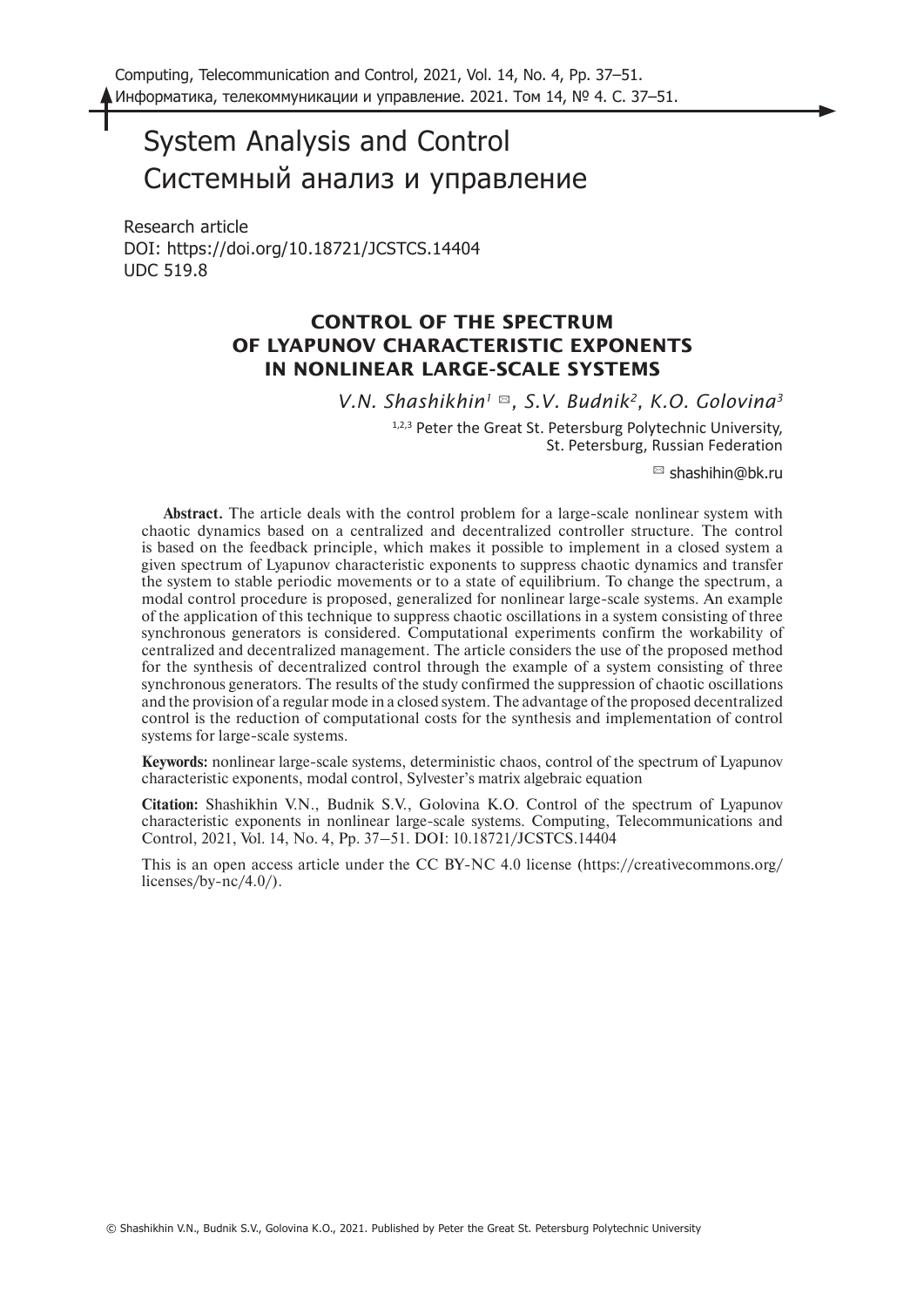System Analysis and Control

Научная статья DOI: https://doi.org/10.18721/JCSTCS.14404 УДК 519.8

# **УПРАВЛЕНИЕ СПЕКТРОМ ХАРАКТЕРИСТИЧЕСКИХ ПОКАЗАТЕЛЕЙ ЛЯПУНОВА В НЕЛИНЕЙНЫХ КРУПНОМАСШТАБНЫХ СИСТЕМАХ**

## *В.Н. Шашихин1* ✉*, С.В. Будник2, К.О. Головина3*

1,2,3 Санкт-Петербургский политехнический университет Петра Великого, Санкт-Петербург, Российская Федерация

 $\boxtimes$  shashihin@bk.ru

**Аннотация.** Рассмотрена задача управления нелинейной крупномасштабной системой с хаотической динамикой на основе централизованной и децентрализованной структуры регулятора. Управление строится по принципу обратной связи, позволяющей реализовать в замкнутой системе заданный спектр характеристических показателей Ляпунова для подавления хаотической динамики и перевод системы к устойчивым периодическим движениям или в состояние равновесия. Для изменения спектра предложена процедура модального управления, обобщенная для нелинейных крупномасштабных систем. Описано использование предлагаемой методики синтеза децентрализованного управления на примере системы, состоящей из трёх синхронных генераторов. Результаты исследования подтвердили подавление хаотических колебаний и обеспечение в замкнутой системе регулярного режима. Преимущество предлагаемого децентрализованного управления состоит в уменьшении вычислительных затрат на синтез и реализацию систем управления крупномасштабными системами. Синтезированная обратная связь обеспечивает подавление хаотических колебаний не в малой области фазового пространства, а в области существования решения уравнений динамики нелинейной системы.

**Ключевые слова:** нелинейные крупномасштабные системы, детерминированный хаос, управление спектром характеристических показателей Ляпунова, модальное управление, матричное алгебраическое уравнение Сильвестра

**Для цитирования:** Shashikhin V.N., Budnik S.V., Golovina K.O. Control of the spectrum of Lyapunov characteristic exponents in nonlinear large-scale systems // Computing, Telecommunications and Control. 2021. Т. 14, № 4. С. 37–51. DOI: 10.18721/JCSTCS.14404

Cтатья открытого доступа, распространяемая по лицензии CC BY-NC 4.0 (https://creativecommons.org/licenses/by-nc/4.0/).

#### **Introduction**

One of the most important problems in the modern theory of nonlinear systems is the development of methods for the analysis and synthesis of controls for chaotic dynamics. Systems of this class are of interest not only because of the abundance of new mathematical problems but also in connection with the broad applications of the theory of control of chaotic systems in solving practical problems. In some systems, the modes of deterministic chaos are useful, for example, in cryptography [1, 2], for others – harmful (vibrations of various structures [3, 4], chaotic oscillations in power systems [5, 6]). Therefore, one of the most important tasks of the theory of nonlinear dynamic systems is the development of methods for controlling chaos [7–9].

At present, approaches based on the development of methods of the theory of automatic control are used to solve control problems in nonlinear systems with deterministic chaos. Papers [10, 11] consider the application of the method of analytical design of aggregated controllers to the synthesis of nonlinear systems with chaotic dynamics. The synthesis of adaptive control as applied to systems of this class is presented in [12].

© Шашихин В.Н., Будник С.В., Головина К.О., 2021. Издатель: Санкт-Петербургский политехнический университет Петра Великого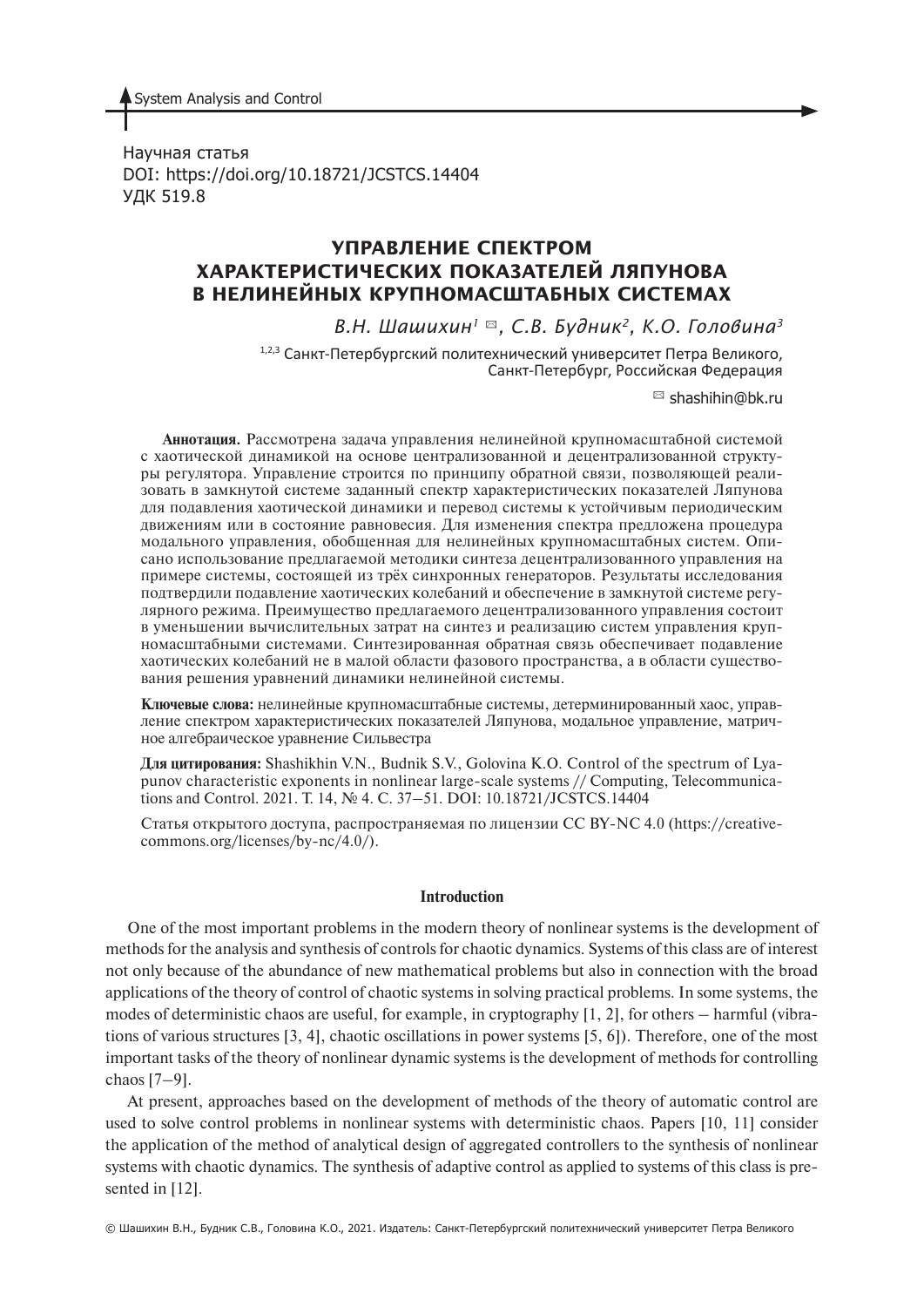The study of chaotic regimes in electric power systems is considered in works [13, 14]. The synthesis of stabilizing control in small energy systems is considered in [15, 16]. The work [17] is devoted to the elimination of voltage and frequency deviations and the suppression of chaotic oscillations in electrical systems. Robust stabilization as applied to power systems was proposed in [18].

The method of decentralized control of large-scale linear systems is considered in [19, 20]. Methods for suppressing and amplifying chaos based on modal control generalized for nonlinear systems are presented in [21]. This paper is devoted to the suppression of chaotic oscillations using decentralized control in large-scale nonlinear systems. Large-scale systems are understood as systems that: are described by differential or difference equations of high dimension; consist of subsystems that interact with each other.

#### **Formulation of the problem of distributed control of nonlinear large-scale systems**

**Mathematical model of a nonlinear system.** Let the disturbed motions of a nonlinear dynamic object be described by a vector differential equation:

$$
\dot{x}(t) = dx(t)/dt = \varphi(x(t), u(t)), \ x(0) = x_0,
$$
\n(1)

where  $x(t) \in \mathbb{R}^n$  is a state vector,  $u(t) \in \mathbb{R}^m$  is a control vector,  $m \le n$ ,  $\varphi(x(t), u(t)) = (\varphi_i(x(t), u(t)))$  $u(t)$ ))<sup>n</sup><sub>i-1</sub> is a vector function,  $\varphi_i(x(t), u(t))$  are real functions that are defined and continuous in a domain  $\Omega = \{(x, u) |||x|| + ||u|| < \wp, \ \wp = \text{const} > 0\} \subset \mathbb{R}^n \otimes \mathbb{R}^m$  and have continuous partial derivatives in it, which are bounded in a closed domain  $\Omega_1 = \left\{(x, u) \big\| \|x\| + \|u\| \leq \wp_1 < \wp \right\} \subset \mathbb{R}^n \otimes \mathbb{R}^m$ .

The set of admissible controlled processes  $\Xi$  is defined as the set of triples  $\xi = (x(t), u(t), t)$  that satisfy the conditions:

1) the functions  $x(t)$ ,  $u(t)$  are defined on an interval  $[0, \infty)$ ,  $x(t)$  is continuous and piecewise differentiable,  $u(t)$  is piecewise continuous;

- 2) the functions  $x(t)$ ,  $u(t)$  satisfy differential connection (1);
- 3) for all  $t \in [0, \infty)$  the pair  $(x(t), u(t)) \in \Omega \subset \mathbb{R}^n \otimes \mathbb{R}^m$ ;
- 4) the values  $x_0 = x(0) \in \Omega_0 \subset \mathbb{R}^n$ .

The state of the *i*-th isolated (non-interacting) subsystem is determined by the expression:

$$
\dot{x}_i = g_i(t, x_i), \ x_i(0) = x_{i0}, \ g_i(t, 0) \equiv 0, \ i = \overline{1, N}.
$$
 (2)

Here  $x_i \in \mathbb{R}^{n_i}$  is the state vector of the *i*-th subsystem,  $\sum n_i = n$ ;  $g_i(t, x_i)$ :  $\mathbb{R} \times \mathbb{R}^{n_i} \to \mathbb{R}^{n_i}$  – vector 1  $,\sum_{i=1}^{N}n_{i} = n;\;g_{i}(t,x_{i}):R\times R^{n_{i}}\rightarrow R^{n_{i}}$  $\mathbf{z}_i - \mathbf{u}_i, \ \mathbf{z}_i \mathbf{u}_i, \mathbf{v}_i$ *i*  $n_i = n; g_i(t, x)$  $\sum_{i=1}^n n_i = n; \ g_i(t, x_i) : \mathbb{R} \times \mathbb{R}^{n_i} \rightarrow$ 

functions that determine the state of isolated subsystems; *N* – the number of subsystems in the system.

The functions  $h_i(t, x): \mathbb{R} \times \mathbb{R}^n \to \mathbb{R}^{n_i}$  equal to

$$
h_i(t, x) = f_i(t, x) - g_i(t, x_i), \ i = \overline{1, N}, \tag{3}
$$

describe the relationship of the *i*-th subsystem with other subsystems.

The behavior of the *i*-th interacting subsystem can be represented by the equation:

$$
\dot{x}_i = g_i(t, x_i) + h_i(t, x), \ i = \overline{1, N}.
$$
 (4)

Equation (3) describes the relationships between isolated subsystems (2), and equation (4) – the behavior of large-scale system (1), represented in the form of interacting subsystems. Large-scale systems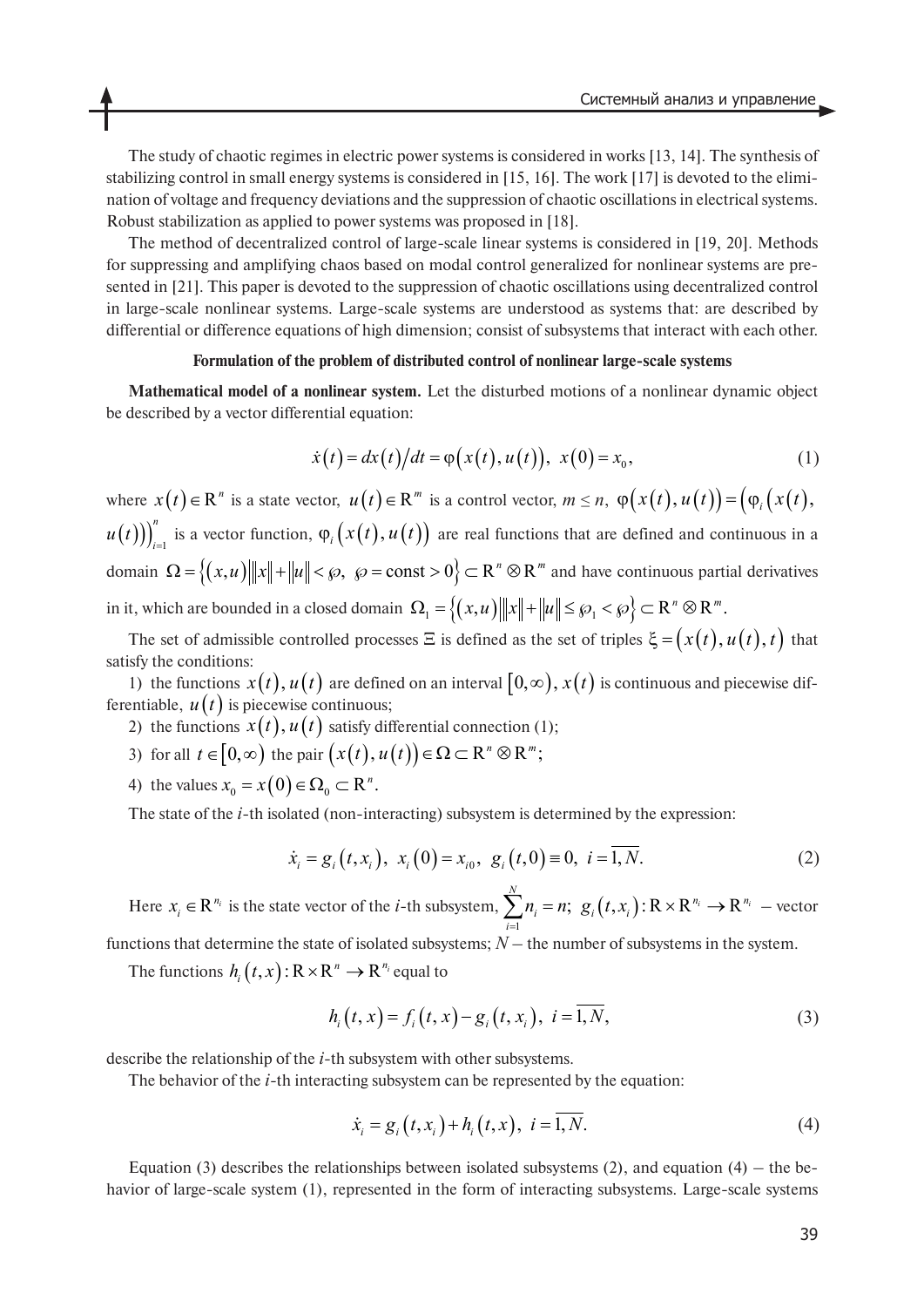include systems with a large dimension of the state vector, represented as subsystems interacting with each other.

**Linearization of nonlinear system.** Let equation (1) describe the deviations of the phase coordinates of a nonlinear object from a certain trajectory  $x^S$ , on which it is held by the control action  $u^S$ . Using the Taylor

formula under the assumption that the components of the function  $\varphi\big(x(t),u(t)\big)\bigg) = \big(\varphi_i\big(x(t),u(t)\big)\big)_{i=1}^n$ are differentiable in a neighborhood  $\xi^S = (x^S, u^S)$ , equation (1) can be transformed to the quasilinear form:

$$
\dot{x}(t) = A(\xi^S) x(t) + B(\xi^S) u(t) + f(\xi^S), \ x(0) = x_0.
$$
\n(5)

In system (5), the coefficients  $A(\xi^s)$  and  $B(\xi^s)$  are calculated at a point  $\xi^s$  by the following formulas:

$$
A(\xi^s) = \begin{bmatrix} \frac{\partial \varphi_1}{\partial x_1} & \dots & \frac{\partial \varphi_1}{\partial x_n} \\ \dots & \dots & \dots \\ \frac{\partial \varphi_n}{\partial x_1} & \dots & \frac{\partial \varphi_n}{\partial x_n} \end{bmatrix}_{\substack{x(t) = x^s \\ u(t) = u^s}} ,
$$
 (6*a*)

$$
B(\xi^s) = \begin{bmatrix} \frac{\partial \varphi_1}{\partial u_1} & \cdots & \frac{\partial \varphi_1}{\partial u_m} \\ \cdots & \cdots & \cdots \\ \frac{\partial \varphi_n}{\partial u_1} & \cdots & \frac{\partial \varphi_n}{\partial u_m} \end{bmatrix}_{\substack{x(t)=x^s \\ u(t)=u^s}}.
$$
 (6*b*)

Suppose for all

$$
\xi^{S} \in S(x^{S}, u^{S}, \rho) =
$$
  
= { $(x^{S}, u^{S}) : ||x - x^{S}|| + ||u - u^{S}|| \le \rho, \rho > 0$ }  $\subset \mathbb{R}^{n} \otimes \mathbb{R}^{m}$ ,

the following estimates are true

$$
\left\| f\left(\xi^{S}\right) \right\| \leq q \left\|\xi\right\|.\tag{7}
$$

If the Jacobian matrix is calculated by formula (6*a*) and condition (7) is satisfied, then equation (5) takes the form of a linearized system (or equations in variations):

$$
\dot{y}(t) = Ay(t) + Bu(t). \tag{8}
$$

System (8) can be used to design a control that stabilizes system (1) in the vicinity of a particular solution. The real parts of the eigenvalues of the Jacobian matrix determine the geometric picture of the behavior of the trajectories of the original nonlinear system.

**Statement of the control problem.** The type of trajectories of system (1) is determined by the Lyapunov characteristic exponents. A nonlinear system in the presence of chaotic dynamics is Lyapunov unstable in the small and Poisson stable in the large (in asymptotic). The Lyapunov characteristic exponents are a quantitative measure of instability. Among the entire set of Lyapunov characteristic exponents, the larg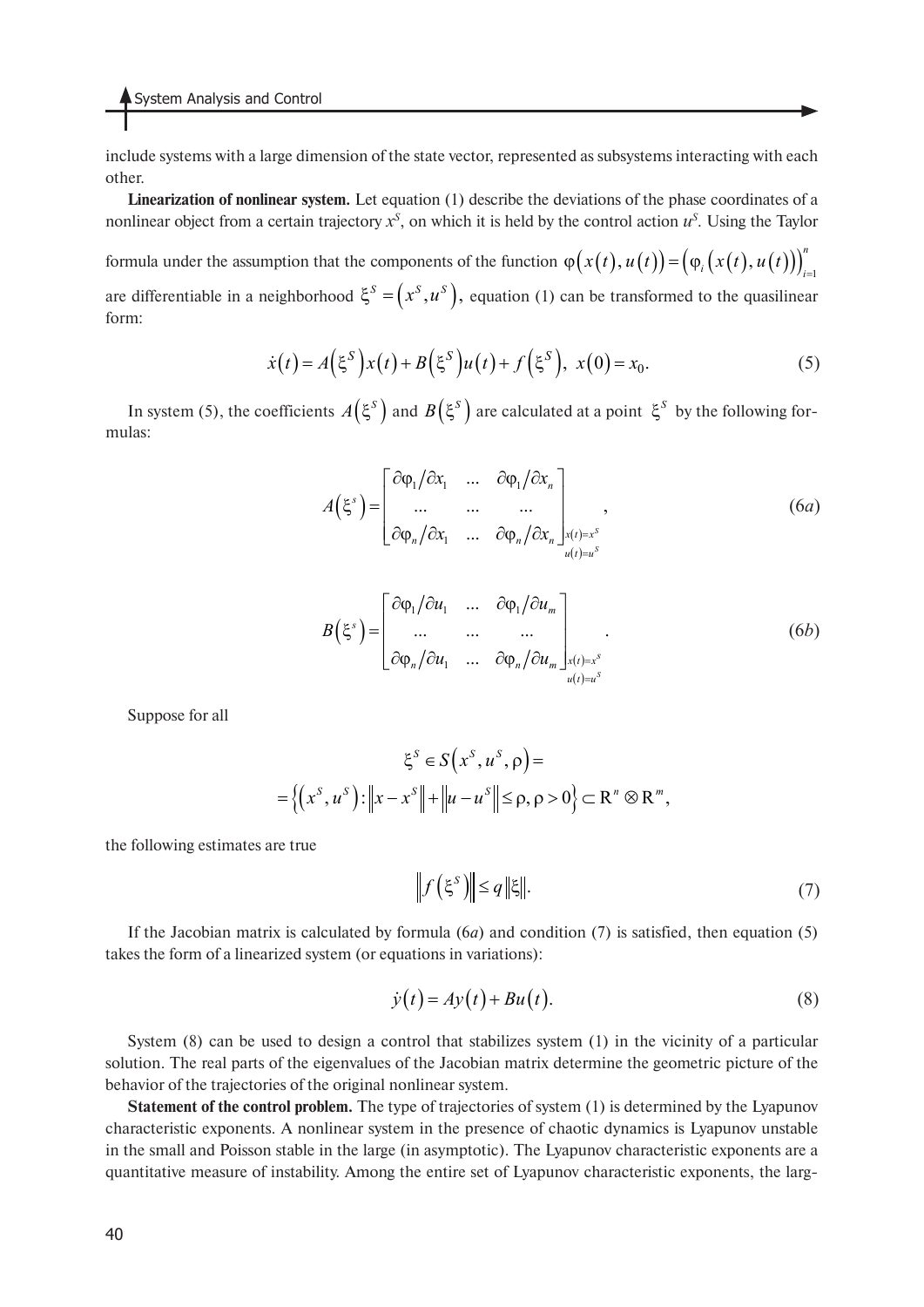est (senior) exponent  $\chi_1 = \chi_{\text{max}}$  is the most important. The characteristic exponents, in descending order  $\chi_1 \geq \chi_2 \geq \ldots \geq \chi_n$ , define the Lyapunov spectrum of a nonlinear dynamic system.

In nonlinear systems, in addition to stable singular points and limit cycles, strange attractors can be attractors as well. In *n*-dimensional nonlinear systems, the signature of the Lyapunov spectrum can take the following form:

$$
\underbrace{(-,-,-,\dots,-,-)}_{n}
$$
 - equilibrium status; (9*a*)

$$
\underbrace{(0, -, -, ..., -, -, -)}_{n-1} - \text{limit cycle};
$$
\n(9b)

$$
\underbrace{(+, ..., +, 0, -, ..., -)}_{S}
$$
 - strange attractor,  $s \ge 1$ . (9*c*)

The problem of chaos stabilization (suppression) consists in transforming the chaotic mode of system (1), which is characterized by Lyapunov spectrum (9*c*), into a regular mode with a spectrum of characteristic exponents (9*a*) or (9*b*), that is, to provide an attractor in the form of a singular point or limit cycle.

To solve this problem, let us look for control in the form of feedback over the phase vector of the nonlinear system (1)

$$
u(t) = -Lx(t), L \in \mathbb{R}^{m \times n},\tag{10}
$$

which will provide in a closed system

$$
\dot{x}(t) = \varphi(x(t), Lx(t)), \ x(0) = x_0,
$$
\n(11)

a spectrum of Lyapunov characteristic exponents

$$
\sigma(\varphi) = \left\{ \chi_i(\varphi), \ i = \overline{1,n} \right\},\
$$

that is equal to the desired (required) spectrum

$$
\sigma(G) = \left\{ \chi_i(G), \ i = \overline{1, n} \right\}.
$$
 (12)

The desired spectrum (12) is determined by the required character of the regular motion of system (1). To reduce the computational costs of synthesis, the control of nonlinear system (1) must be implemented in the form of controller (10) with a decentralized structure

$$
u_i(x_i) = -L_{ii}x_i, \ i = \overline{1, N} \Leftrightarrow u(x) = -L_{D}x,
$$
  

$$
L_{D} = \text{blockdiag}\{L_{ii}\}_{i=1}^{N}.
$$
 (13)

A decentralized regulator is a set of local regulators (13) that implement feedback on the phase vector of subsystems (2).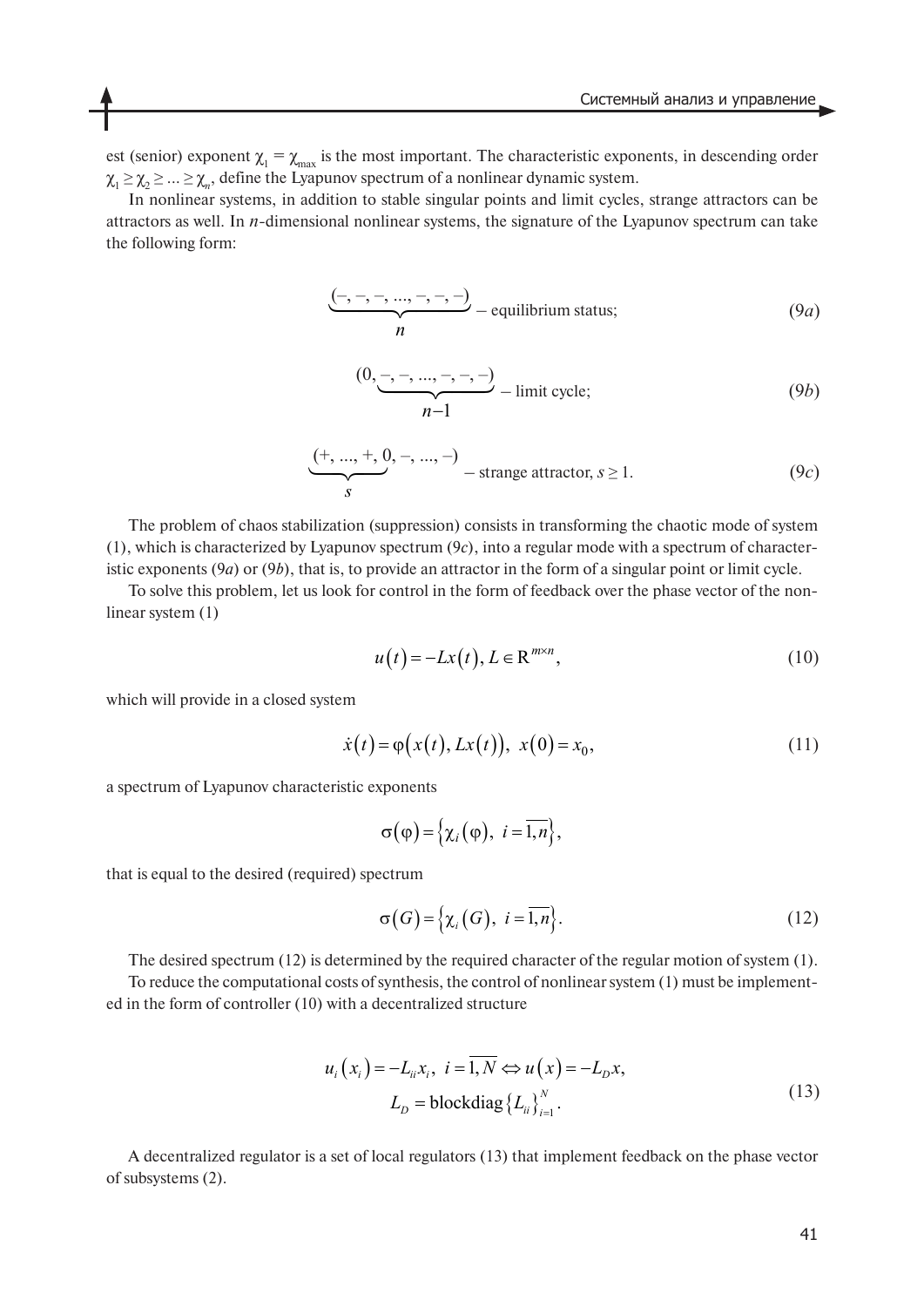#### **Synthesis of control of chaotic dynamics of a nonlinear system**

**Synthesis of control over the spectrum of Lyapunov characteristic exponents.** Synthesis of control of a nonlinear system by introducing feedback consists in changing the spectrum of Lyapunov characteristic exponents to achieve the desired result – the transition to regular motion.

To solve the problem of changing the spectrum of Lyapunov characteristic exponents, the fact that they are determined by the eigenvalues of the Jacobian matrix of the linearized system is used. A change in the eigenvalues of the Jacobian matrix, the real parts of which determine the characteristic exponents of the linearized system, entails a change in the Lyapunov characteristic exponents of the nonlinear system. The desired eigenvalues can be assigned to the Jacobian matrix using the modal control synthesis technique based on solving the matrix algebraic Sylvester equation.

The validity of this approach is substantiated by the theorems on structural stability (roughness) of nonlinear dynamical systems, formulated in [22], and the topological equivalence of a nonlinear system and a hyperbolic linearized model [23, 24]. The theorems imply that if a linearized system is hyperbolic (has no purely imaginary eigenvalues), then the nonlinear system has stable or unstable manifolds, which are smooth analogs of stable or unstable spaces of the linearized system. Otherwise, the nonlinear system and the linearized system have the same number of singular points and limit cycles.

The feedback synthesis algorithm for a nonlinear large-scale system (11) includes the following steps [25].

1. The phase space is divided into small cells  $E_i$  and the invariant measure  $p_i$  is calculated (the probability of a trajectory visiting a nonlinear system of a cell  $E_i$ ):

$$
p_i = \frac{N_i}{N},\tag{14}
$$

here,  $N_i$  is the number of trajectory points in the cell  $E_i$ ;  $N$  is the total number of points on the trajectory of a nonlinear system, which is considered for a sufficiently long time interval after it hits a strange attractor.

The size of the cells is selected as follows:

$$
h_j = \frac{1}{S(T) - S(T_0)} \sum_{k=S(T_0)}^{S(T-1)} \left| x_j (k+1) - x_j (k) \right|, \tag{15}
$$

where  $T_0$  is the time of the beginning of the calculation of the invariant measure,  $T$  is the time of the end of the calculation;  $S(t)$  is the step number corresponding to the time *t*. Thus, for each phase coordinate  $x_j$ , the cell size  $h_j$  is chosen so that its side is equal to the difference between the coordinate values  $x_j$  for each next and previous point of the trajectory, averaged over time.

2. Nonlinear system (11) after linearization in the center of each cell with side (15) has the form:

$$
\dot{y}_i(t) = J(x_i) y_i(t) + B(x_i) L_i y_i(t).
$$
\n(16)

3. The required eigenvalues of the Jacobian matrix corresponding to the center of each cell are calculated by the formula:

$$
\overline{\nu}\big(\tilde{J}\big(x_i\big)\big) = \nu\big(J\big(x_i\big)\big) + \alpha \cdot \text{Re}\big(\nu\big(J\big(x_i\big)\big)\big),\tag{17}
$$

where  $v\big(J\big(x_i\big)\big)$  are the eigenvalues of the Jacobian matrix of the original system, calculated in the center  $x_i$  of the cell  $E_i$ ;  $\alpha$  is a coefficient that affects the shift of the eigenvalues of the matrix along the real axis of the complex plane and depends on the problem of chaos control being solved. When chaotic dynamics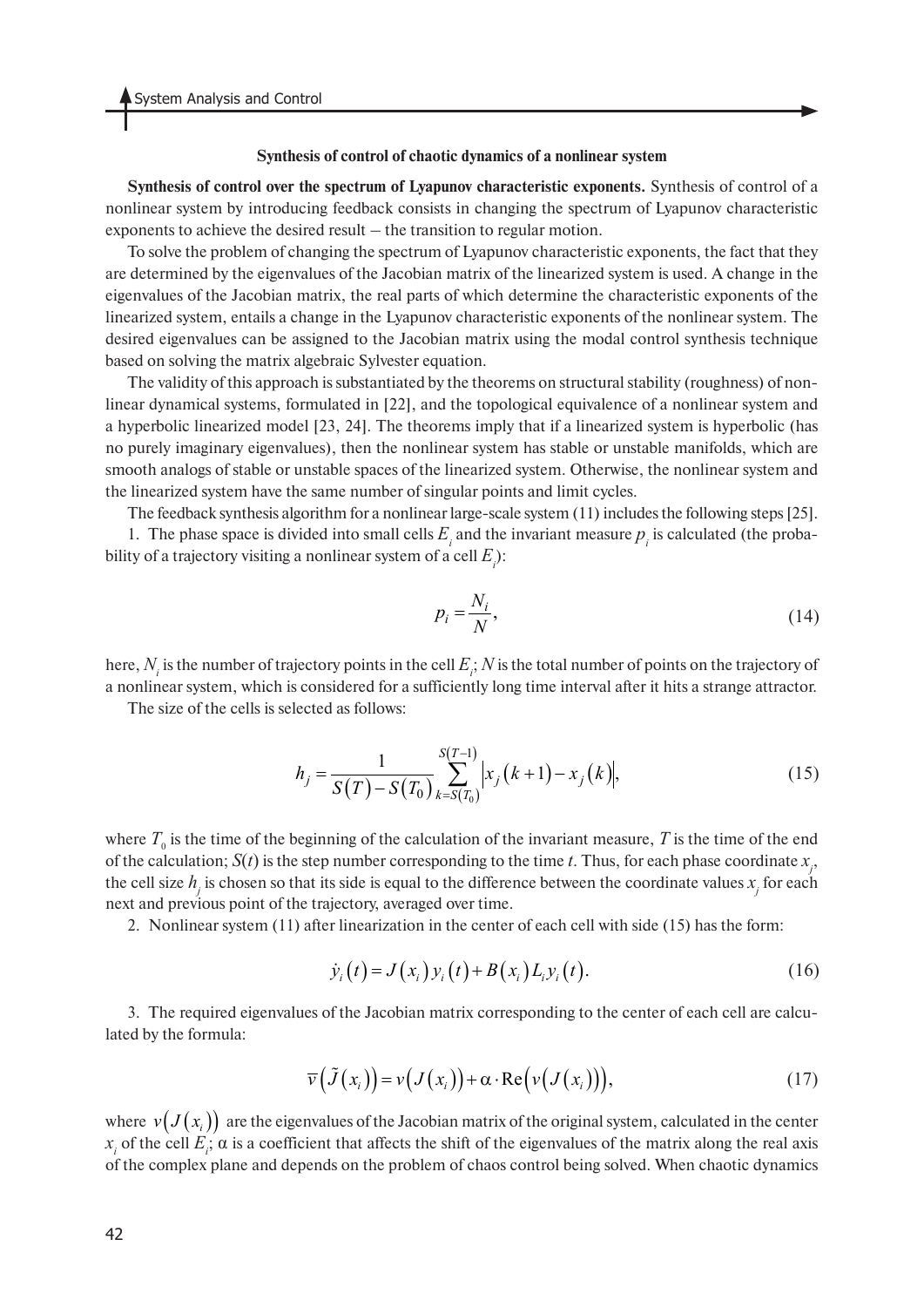are suppressed, the coefficient  $\alpha$  is selected to be less than or equal to zero; when chaos is amplified, the coefficient  $\alpha$  is greater than zero to increase the entropy of a nonlinear system.

4. Based on the required eigenvalues of the Jacobi matrix of each cell, the feedback coefficients are calculated  $L_i$ ,  $i = 1, N$ , which provide a given location of the eigenvalues of the Jacobian matrix of the closed-loop system (16). The calculations are carried out according to formula (23) given in the next paragraph of this section.

5. The feedback coefficient (10) of a nonlinear system is defined as the average value over all cells  $E_i$ . The average value is found taking into account the invariant measures (14):

$$
L = \sum_{i=1}^{N} L_i p_i.
$$
 (18)

6. Let us check the spectrum of Lyapunov characteristic exponents of the nonlinear system (11) for compliance with one of the spectra (9*a*) or (9*b*), depending on the control problem being solved.

**Synthesis of control of a linearized system.** The problem of positioning the poles of the system is considered, in which the determination of the controller parameters is reduced to solving the matrix Sylvester equation.

*Centralized administration.* For system (8), it is necessary to find a stabilizing controller in the form of feedback on the state vector

$$
u(y(t)) = -Ly(t)
$$
 (19)

such that the spectrum of the closed system

$$
\dot{y}(t) = (A - BL)y(t) = A_y y(t)
$$
\n(20)

coincides with or is a subset of the prescribed spectrum given by the sequence  $\mu = \{\mu_1, ..., \mu_n\}$ 

$$
\rho(A_y) = \rho(-F),\tag{21}
$$

here,  $F = diag(\mu_i)_{i=1}^n \in \mathbb{R}^{n \times n}$  is the matrix, on the main diagonal of which the numbers  $\mu_i$  are located, which are chosen on the basis that the spectra of the matrices  $A<sub>y</sub>$  and  $(-F)$  coincide;  $F = \text{diag}(\mu_i)_{i=1}^n \in \mathbb{R}^{n \times n}$  $\rho(A_y) = \{ \lambda_1(A_y), \lambda_2(B_y), \lambda_3(B_y), \lambda_4(C_x)\}$ 

...,  $\lambda_n\left(\left.A_\mathcal{Y}\right)\right\}$  and  $\rho\left(-F\right)=\left\{\lambda_1\left(-F\right)=-\mu_1,...,\lambda_n\left(-F\right)=-\mu_n\right\}$  are the spectra of matrices  $A_\mathcal{Y}$  and  $(-F).$ For systems with several inputs  $m > 1$ , the solution to the pole placement problem is not unique, and

the question arises of describing the set of stabilizing controllers. The problem of finding the matrix *L* that determines the "depth" of the feedback from the full state vector is reduced to solving the Sylvester matrix equation:

$$
AP + PF = BG \tag{22}
$$

with respect to a matrix  $P \in \mathbb{R}^{n \times n}$  with an arbitrary matrix  $G \in \mathbb{R}^{m \times n}$  and solving the matrix equation

$$
LP = G, \ L = GP^{-1}.
$$
\n
$$
(23)
$$

For dynamical system (8), the conditions for the existence of a solution to the pole placement problem and the method for synthesizing a stabilizing control are contained in the theorem given in [19].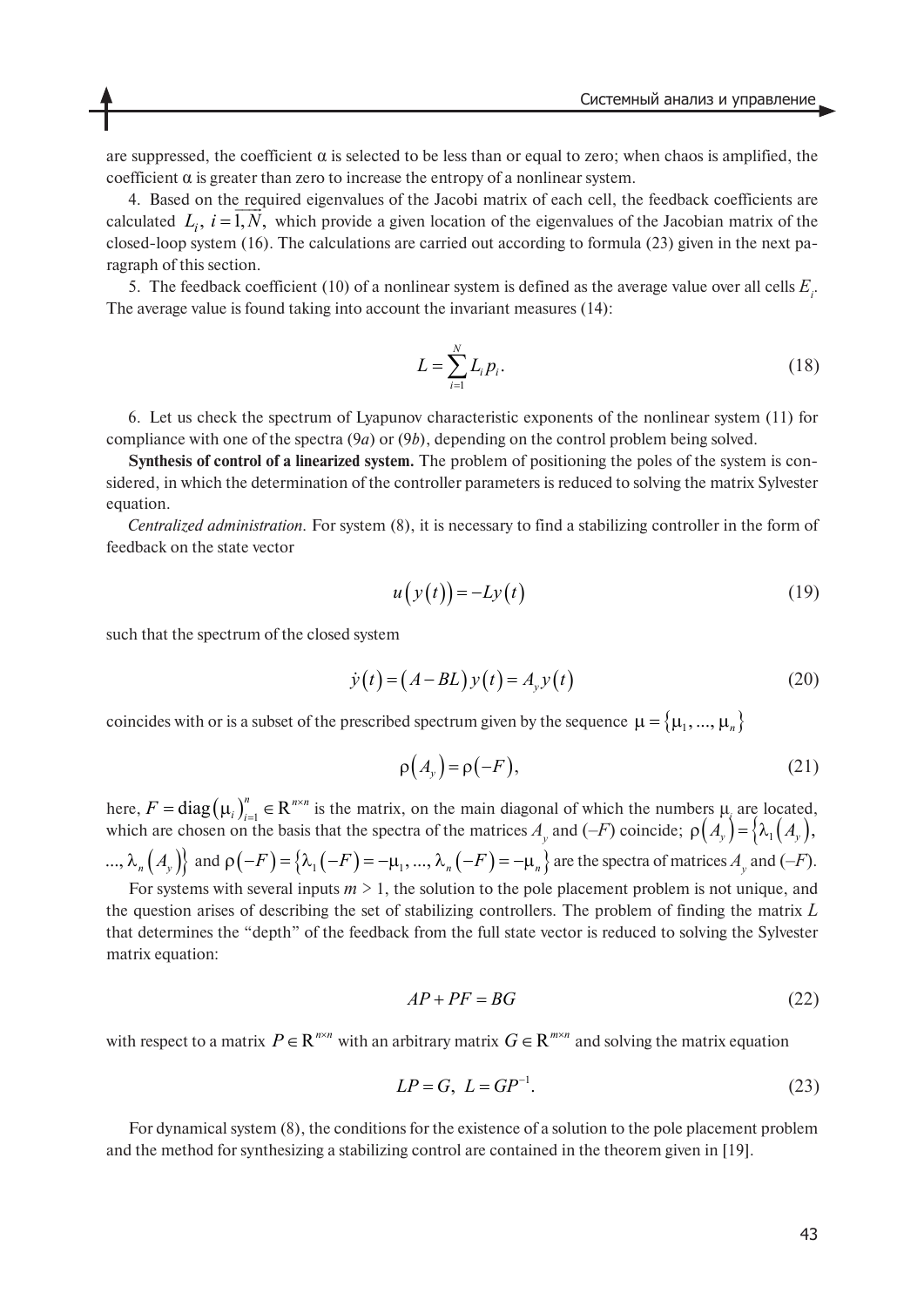The parameters of the controller (19), ensuring the fulfillment of condition (21) in closed-loop system (20), are determined from relation (23), where the matrix  $P$  is the solution to Sylvester's equation (22). Matrix  $A \in \mathbb{R}^{n \times n}$  – Jacobian matrix.

*Decentralized control.* Implementation of control in a centralized structure requires complete information about the system, which is a serious limitation due to the increase in memory and computer time costs, the complexity of organizing the transmission of information about the state of subsystems in the event of their geographic dissociation. In addition, centralized control is not resistant to structural disturbances (changes in connections between subsystems).

Let us represent the matrix  $A \in \mathbb{R}^{n \times n}$ , the matrix of parameters of system (8), as a sum  $A = A_D + A_O$ , where  $A_D$  = **blockdiag**  $\left\{ A_{ii} \right\}_1^N$  is the block diagonal matrix, the elements of which characterize the parameters of isolated subsystems;  $A_0 = \text{block} \left\{ A_{ij} \right\}_{i,j=1}^N$ ,  $A_{ij} \neq 0$ ,  $i \neq j$  is the block nondiagonal matrix, each block  $A_{ij}$  of which determines the intensity of the effects of the *j*-th subsystem on the *i*-th subsystem;  $B = \text{blockdiag}\left\{B_{ii}\right\}_{1}^{N} \in \mathbb{R}^{n \times m}$  is the block diagonal input matrix.

Based on the structural decomposition, system (8) is represented as a set of interacting subsystems:

$$
\dot{x}_i = A_{ii}x_i + B_{ii}u_i + h_i, \ \ x_i(0) = x_{i0}, \ \ h_i = \sum_{\substack{j=1 \ j \neq i}}^N A_{ij}x_j,
$$
\n(24)

here,  $x_i \in \mathbb{R}^{n_i}$  is the state vector of the *i*-th subsystem;  $\sum n_i = n$ ;  $u_i \in \mathbb{R}^{m_i}$  is the vector of control actions of the *i*-th subsystem;  $h_i: \mathbb{R}^n \to \mathbb{R}^{n_i}$  is a vector function characterizing the influence on the *i*-th subsystem of all other subsystems;  $B_{ii} \in \mathbb{R}^{n_i \times m_i}$  is the matrix of controls of the *i*-th subsystem. 1  $\sum_{i=1}^{N} n_i = n; u_i \in \mathbb{R}^{m_i}$  $u_i - u$ ,  $u_i$ *i*  $n_i = n$ ; u  $\sum_{i=1}^n n_i = n; u_i \in$ 

Let us choose matrices G and F with a structure similar to the matrix  $A: G = G_D + G_O$  and  $F = F_D + F_O$ . Here,  $G_D$  = blockdiag  $\{G_{ii}\}_{i=1}^N$ ,  $G_O$  = block  $\{G_{ij}\}_{i,j=1}^N$ ,  $F_D$  = blockdiag  $\{F_{ii}\}_{i=1}^N$ ,  $F_O$  = block  $\{F_{ij}\}_{i,j=1}^N$ . Then Sylvester's equation (22) takes the form:

$$
(A_D + A_O)P + P(F_D + F_O) = B(G_D + G_O).
$$

This equation is equivalent to two equations: the equation for diagonal blocks

$$
A_D P + P F_D = B G_D \tag{25}
$$

and the equation for nondiagonal blocks

$$
A_O P + PF_O = BG_O.
$$

With a diagonal structure of block matrices  $A_D$ ,  $F_D$ ,  $B$  and  $G_D$  included in equation (25), it is equivalent to the *N* equations:

$$
A_{ii}P_{ii} + P_{ii}F_{ii} = B_{ii}G_{ii}, \ i = \overline{1, N}, \tag{26}
$$

which correspond to isolated subsystems.

Under these conditions, equation (23) takes the diagonal form: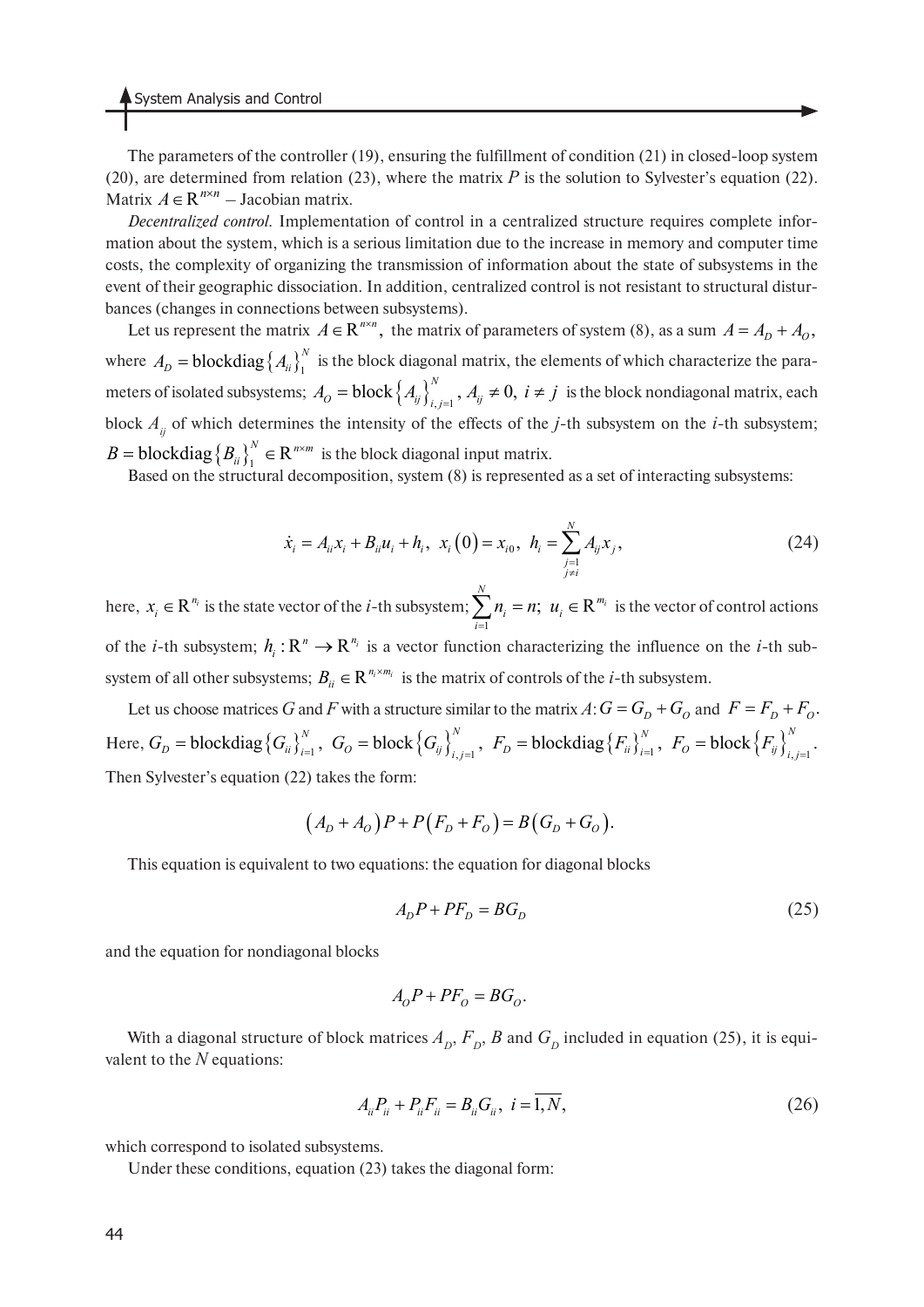$$
LP = G_D \Leftrightarrow \left(L_{ii}P_{ii} = G_{ii}, i = \overline{1,N}\right),
$$

and regulator (19) is the desired decentralized structure.

Decentralized control ensures the equality of the closed-loop system spectrum to the spectrum of the reference matrix:  $\rho(A_v) = \rho(-F)$ . Reducing computational costs is achieved by decomposing the Sylvester equation of dimension *n* into N equations of dimension  $n_i$  ( $n_i \ll n$ ), corresponding to the subsystems, and implementing local controllers in the form of feedback on the phase vector of the subsystems.  $\rho\left( A_{y}\right) =\rho\left( -F\right) .$  Reducing computational costs is achientimension *n* into *N* equations of dimension  $n_{i}$  ( $n_{i} << n$ ),

#### **Research of processes in the system of synchronous generators**

The proposed method for the synthesis of control of a nonlinear large-scale system is considered through the example of control of chaotic oscillations arising in the operation of an electric power system, presented in the form of a system of three interconnected synchronous generators.

**Model of a three-machine system.** To analyze the chaotic behavior of the electric power system, the classical model of a synchronous generator is used, which allows for a qualitative and quantitative analysis of the processes, indicating the irregular nature of the deviation of the rotor angle and frequency.

The equations of the mathematical model of the three-machine electric power system, which has unequal inertia of the rotors of the generators included in it, has the form [26]:

 $\overline{a}$ 

$$
\frac{d\delta_1}{dt} = \omega_1,
$$
  

$$
\frac{d\omega_1}{dt} = -B_1 \cdot \sin\left(\left(1 + \frac{1}{\sqrt{2}}\right) \cdot \delta_1 + \frac{1}{\sqrt{2}} \cdot \delta_3\right) - C_{13} \cdot \sin\left(\delta_1 - \delta_3\right) + P_1,
$$
\n(27*a*)

$$
\frac{d\delta_2}{dt} = \omega_2,
$$
  

$$
\frac{d\omega_2}{dt} = -B_2 \cdot \sin\left(\left(1 + \frac{1}{\sqrt{2}}\right) \cdot \delta_2 + \frac{1}{\sqrt{2}} \cdot \delta_3\right) - C_{21} \cdot \sin\left(\delta_2 - \delta_1\right) + P_2,
$$
\n(27b)

$$
\frac{d\delta_3}{dt} = \omega_3,
$$
  

$$
\frac{d\omega_3}{dt} = -B_3 \cdot \sin\left(\left(1 + \frac{1}{\sqrt{2}}\right) \cdot \delta_1 + \frac{1}{\sqrt{2}} \cdot \delta_3\right) - C_{31} \cdot \sin\left(\delta_3 - \delta_1\right) + P_3,
$$
\n(27*c*)

where  $\delta_1, \delta_2, \delta_3$  – deviations of the angle of rotation of the rotor of the generator relative to the synchronously rotating axis;  $\omega_1$ ,  $\omega_2$ ,  $\omega_3$  – deviation of the angular frequency;  $P_{c13}$ ,  $P_{c21}$ ,  $P_{c31}$  – synchronizing power between generators;  $P_1$ ,  $P_2$ ,  $P_3$  – change in the power supplied to the network by generators;  $\epsilon_{01}$ ,  $\epsilon_{02}$ ,  $\epsilon_{03}$  – the initial values of the power supplied to the network by the generators in the event of a network disturbance;

The studies were carried out at the following values of the model parameters:

$$
B_1 = \frac{P_1}{T_{j1}} = 1, \ \ C_{13} = \frac{P_{c13}}{T_{j1}} = 0.1, \ \ P_1 = \frac{\varepsilon_{01}}{T_{j1}} = 0.4,
$$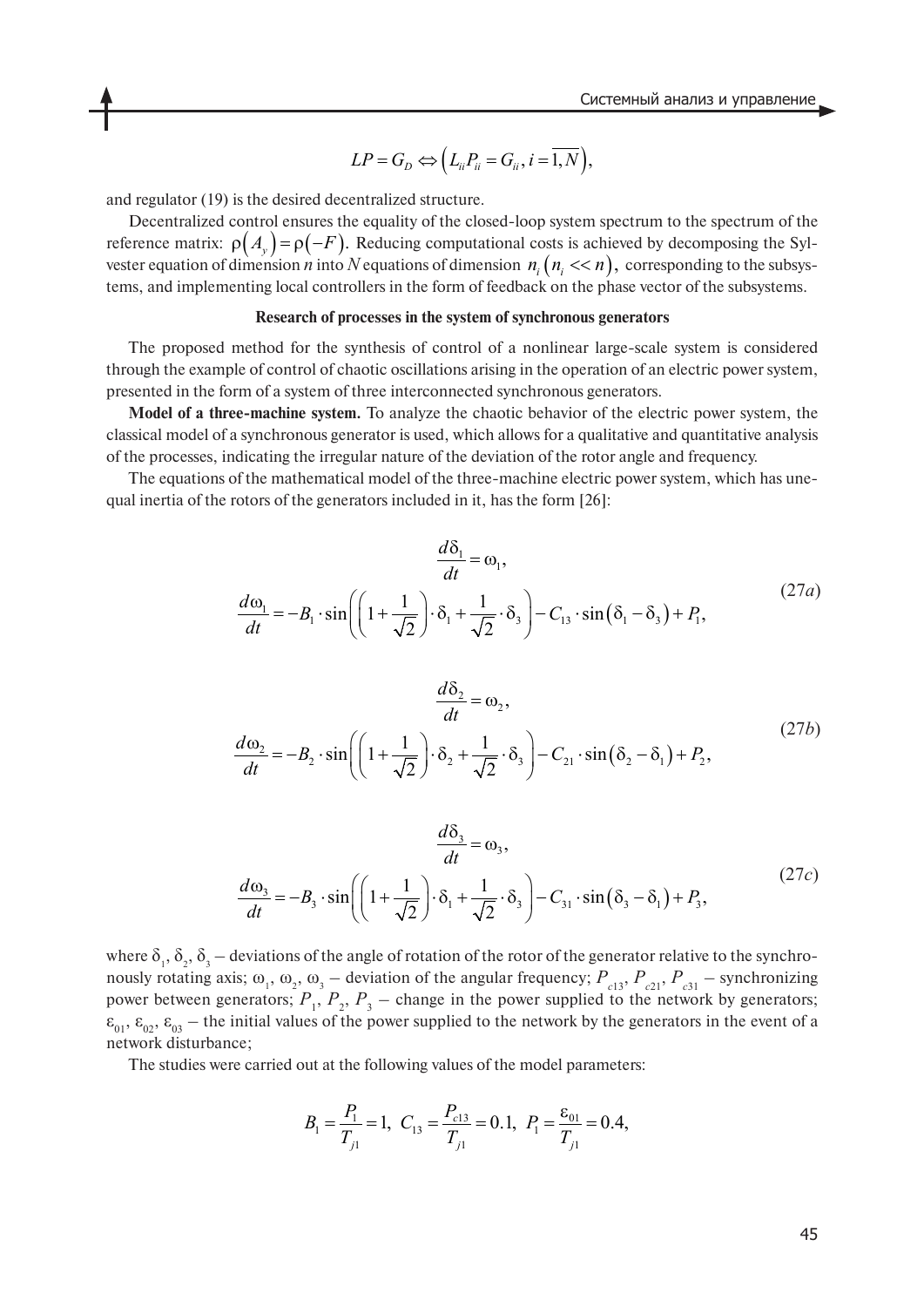$$
B_2 = \frac{P_2}{T_{j2}} = 1, \ \ C_{21} = \frac{P_{c21}}{T_{j2}} = 0.1, \ \ P_2 = \frac{\varepsilon_{02}}{T_{j2}} = 0.4,
$$
  

$$
B_3 = \frac{P_3}{T_{j3}} = 1, \ \ C_{31} = \frac{P_{c31}}{T_{j3}} = 0.1, \ \ P_3 = \frac{\varepsilon_{03}}{T_{j3}} = 0.3.
$$

Introducing the phase vector of system (27)

$$
x(t) = (x_1(t) = \delta_1, x_2(t) = \omega_1, x_3(t) = \delta_2, x_4(t) = \omega_2, x_5(t) = \delta_3, x_6(t) = \omega_3)^T \in \mathbb{R}^6
$$

it can be written as

$$
\dot{x}(t) = F(x(t)).
$$

**Chaotic properties of a system without control.** The study of system (27) for the presence of chaotic oscillations was carried out under the initial conditions:

$$
\delta_1(0) = 0.6; \ \omega_1 = 0.3; \ \delta_2(0) = 0.6; \ \omega_2 = 0.3; \ \delta_3(0) = 0.6; \ \omega_3 = 0.3.
$$

The singular point of system (27) has coordinates:

$$
x_0 = \begin{pmatrix} -10.1818; & 0; & -6.5625; \\ 0; & 1.8609; & 0 \end{pmatrix}^T.
$$

For the indicated values of the parameters and initial conditions, the Lyapunov characteristic exponents of system (27) are:

$$
\lambda_1 = 0.0036;
$$
  $\lambda_4 = -0.0054;$   
\n $\lambda_2 = 0.0027;$   $\lambda_5 = -1.0456;$   
\n $\lambda_3 = 0.0012;$   $\lambda_6 = -3.1895.$ 

Fig. 1 shows the projection of the phase portrait of system (27) onto the plane  $x_3 = \delta_2$  and  $x_4 = \omega_2$ .

Since the spectrum contains positive Lyapunov characteristic exponents, there is therefore a chaotic regime in system (27). Fig. 1 shows that the projection of the trajectory of the system in the phase space is a strange attractor, which is also inherent in the irregular regime.

**Research of processes under centralized control.** Let us introduce into the system the control of the frequency of each generator; then the control vector has a dimension of 6×3 and the matrix *B* is equal to

$$
B = \begin{bmatrix} 0 & 0 & 0 & 0 & 0 & 1 \\ 0 & 0 & 0 & 1 & 0 & 0 \\ 0 & 1 & 0 & 0 & 0 & 0 \end{bmatrix}^T,
$$

and the equations of system (27) with centralized control take the form:

$$
\dot{x}(t) = F(x(t)) - BLx(t).
$$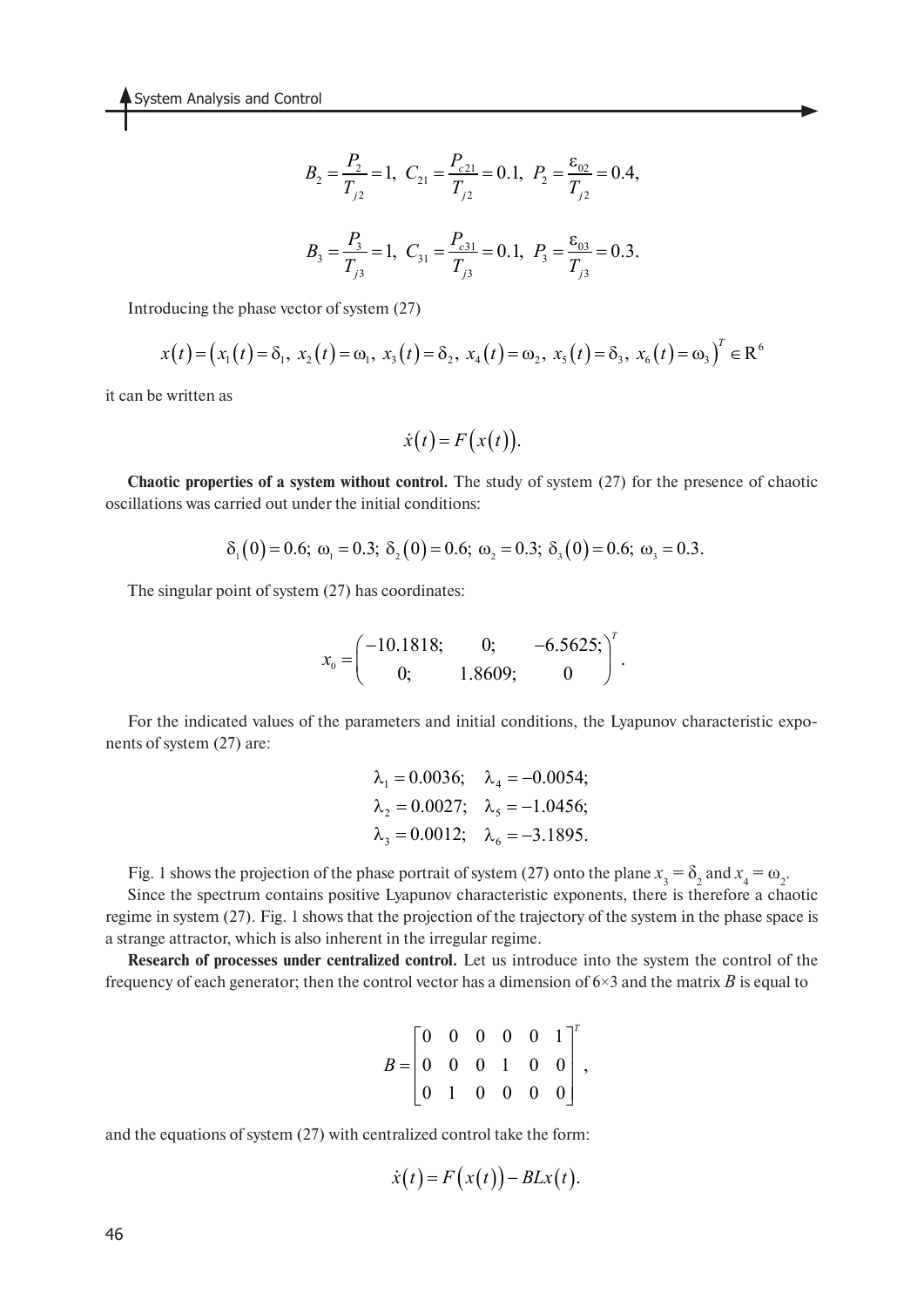

Fig. 1. Projection of the phase portrait of the system onto the plane  $x_3 = \delta_2$  and  $x_4 = \omega_2$ 

The Jacobian matrix of system (27) has the form:

$$
J = \begin{bmatrix} 0 & 1 & 0 & 0 & 0 & 0 \\ \partial f_2 / \partial x_1 & 0 & 0 & 0 & \partial f_2 / \partial x_5 & 0 \\ 0 & 0 & 0 & 1 & 0 & 0 \\ \partial f_4 / \partial x_1 & 0 & \partial f_4 / \partial x_3 & 0 & \partial f_4 / \partial x_5 & 0 \\ 0 & 0 & 0 & 0 & 0 & 1 \\ \partial f_6 / \partial x_1 & 0 & 0 & 0 & \partial f_6 / \partial x_5 & 0 \end{bmatrix},
$$

where

$$
\frac{\partial f_2}{\partial x_1} = -\frac{\cos(\delta_1 - \delta_3)}{10} - \left(\frac{1}{\sqrt{2}} + 1\right)\cos\left(\delta_1\left(\frac{1}{\sqrt{2}} + 1\right) + \frac{\delta_3}{\sqrt{2}}\right),
$$
  

$$
\frac{\partial f_2}{\partial x_5} = \frac{\cos(\delta_1 - \delta_3)}{10} - \frac{\sqrt{2}}{2}\cos\left(\delta_1\left(\frac{1}{\sqrt{2}} + 1\right) + \frac{\delta_3}{\sqrt{2}}\right),
$$
  

$$
\frac{\partial f_4}{\partial x_1} = \frac{\cos(\delta_1 - \delta_2)}{10},
$$
  

$$
\frac{\partial f_4}{\partial x_3} = -\frac{\cos(\delta_1 - \delta_2)}{10} - \left(\frac{1}{\sqrt{2}} + 1\right)\cos\left(\delta_2\left(\frac{1}{\sqrt{2}} + 1\right) + \frac{\delta_3}{\sqrt{2}}\right),
$$
  

$$
\frac{\partial f_4}{\partial x_5} = -\frac{\sqrt{2}}{2}\cos\left(\delta_2\left(\frac{1}{\sqrt{2}} + 1\right) + \frac{\delta_3}{\sqrt{2}}\right),
$$
  

$$
\frac{\partial f_6}{\partial x_1} = \frac{\cos(\delta_1 - \delta_3)}{10} - \left(\frac{1}{\sqrt{2}} + 1\right)\cos\left(\delta_1\left(\frac{1}{\sqrt{2}} + 1\right) + \frac{\delta_3}{\sqrt{2}}\right),
$$
  

$$
\frac{\partial f_6}{\partial x_5} = -\frac{\cos(\delta_1 - \delta_3)}{10} - \frac{\sqrt{2}}{2}\cos\left(\delta_1\left(\frac{1}{\sqrt{2}} + 1\right) + \frac{\delta_3}{\sqrt{2}}\right).
$$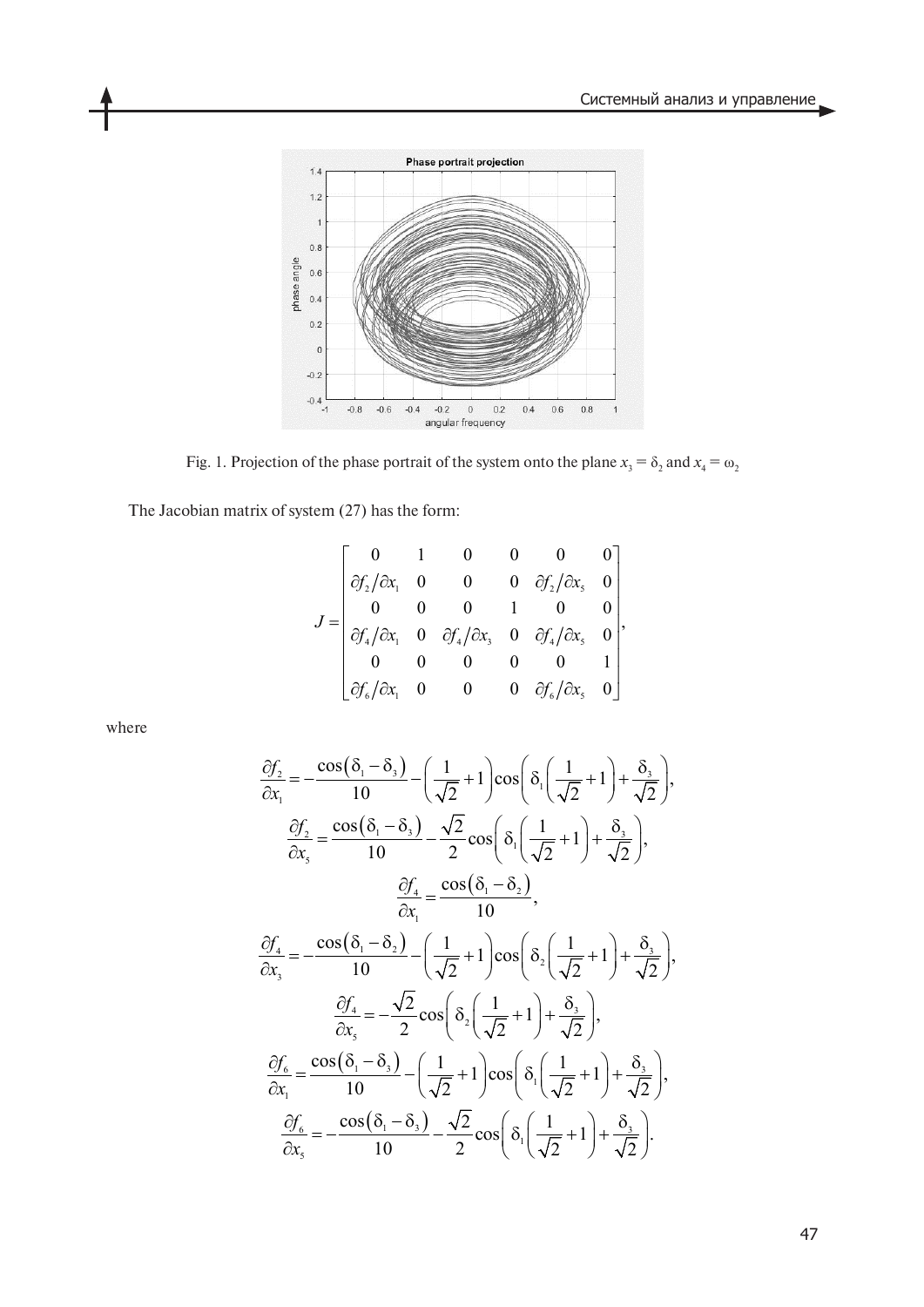The feedback coefficient calculated by the method of synthesis of the centralized controller taking into account (16) and (17) is equal to

$$
L = (-5.8045; -9.0067; -7.1735)^T
$$
.

The spectrum of Lyapunov characteristic exponents has the form:

$$
\lambda_1 = 0
$$
,  $\lambda_2 = -4.5682$ ,  $\lambda_3 = -5.2761$ ,  $\lambda_4 = -7.5076$ ,  $\lambda_5 = -10.2082$ ,  $\lambda_6 = -15.8423$ .

The senior characteristic exponent is zero, the remaining characteristic exponents are less than zero; this indicates that the system is brought to regular movement – the limit cycle.

Fig. 2 shows the projection of the phase portrait of the system with centralized control on the coordinate plane  $x_3 = \delta_2$  and  $x_4 = \omega_2$ .

**Research of processes in decentralized management.** Let us decompose system (27) into subsystems that correspond to the equations of one generator with phase coordinates – deviation of the rotor angle of rotation and deviation of the generator frequency. The mathematical model of subsystem (24), in this case, is, for example, equation (27a). That is, there are three subsystems of dimension two.

Jacobian matrices for each of the subsystems:

$$
J_{11} = A_{11} = \begin{bmatrix} 0 & 1 \\ \frac{\partial f_2}{\partial x_1} & 0 \end{bmatrix}; \quad J_{22} = A_{22} = \begin{bmatrix} 0 & 1 \\ \frac{\partial f_4}{\partial x_3} & 0 \end{bmatrix}; \quad J_{33} = A_{33} = \begin{bmatrix} 0 & 1 \\ \frac{\partial f_6}{\partial x_5} & 0 \end{bmatrix}.
$$

Formulas for calculating partial derivatives  $\partial f_j / \partial x_k$ ,  $j = 2, 4, 6, k = 1, 3, 5$  are given in the previous paragraph. The Jacobian matrices for each of the subsystems are the diagonal blocks of the Jacobian matrix for the system as a whole.

For each of the subsystems, the feedback coefficient is calculated using the decentralized control synthesis technique when solving equation (26)

$$
L_{11} = -1.8620
$$
,  $L_{22} = -0.7354$ ,  $L_{33} = -2.7388$ .



Fig. 2. Projection of the phase portrait of a system with centralized control onto a plane  $x_3 = \delta_2$  and  $x_4 = \omega_2$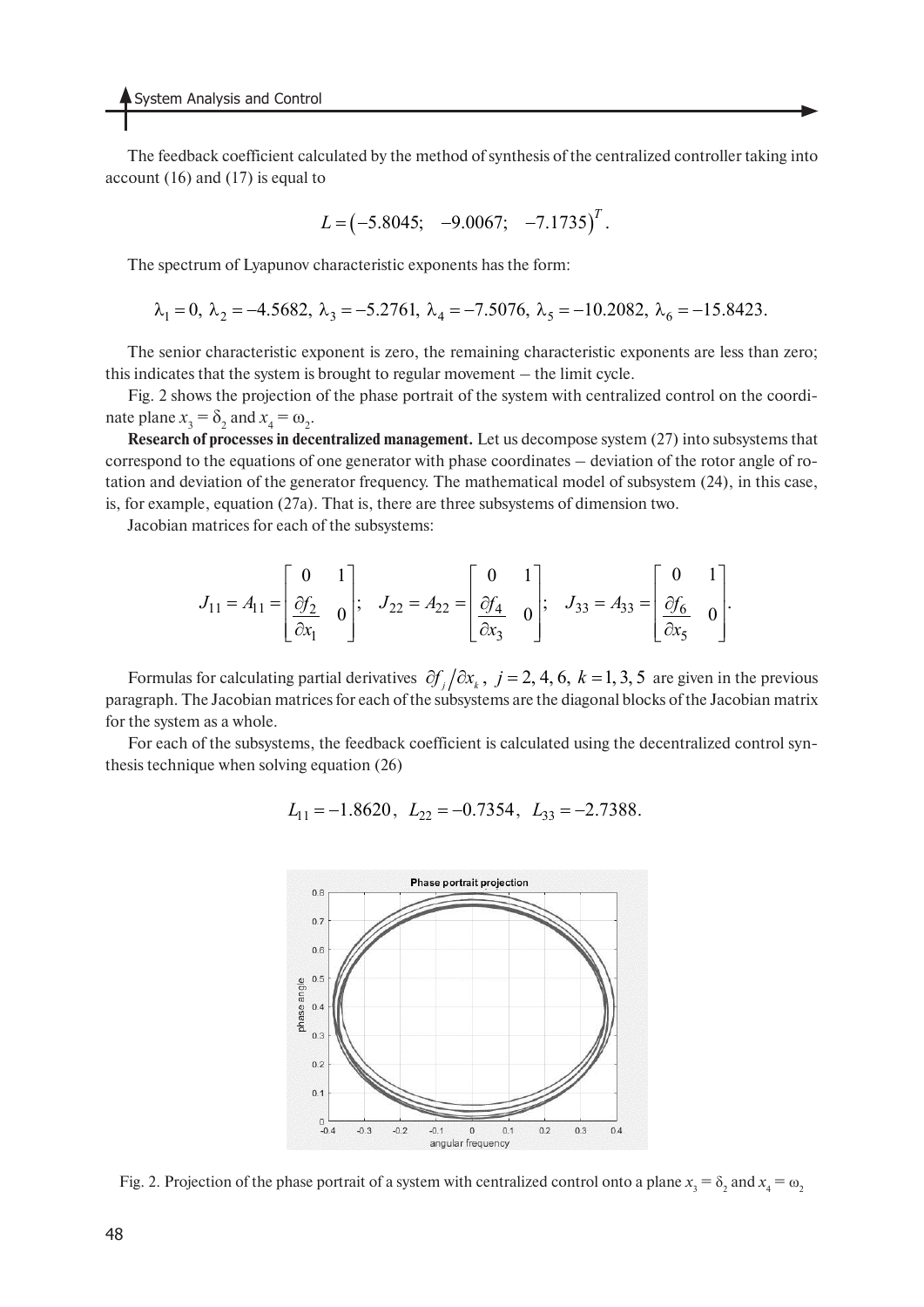

Fig. 3. Projection of the phase portrait of a closed-loop decentralized control system onto the plane  $x_3 = \delta_2$  and  $x_4 = \omega_2$ 

Lyapunov characteristic exponents in a system closed by a decentralized controller are equal to

$$
\lambda_1 = 0
$$
,  $\lambda_2 = 0$ ,  $\lambda_3 = -0.0896$ ,  $\lambda_4 = -1.0628$ ,  $\lambda_5 = -3.9880$ ,  $\lambda_6 = -6.8304$ .

Fig. 3 shows the projection of the phase portrait of a nonlinear system with decentralized control on a plane  $x_3 = \delta_2$  and  $x_4 = \omega_2$ .

The spectrum of Lyapunov characteristic exponents and the projection of the phase portrait of a system closed by decentralized control are calculated using a mathematical model (27) that takes into account the mutual influence of generators. The spectrum of Lyapunov characteristic exponents and the projection of the phase portrait of a system closed by decentralized control indicate the presence of a regular regime.

#### **Conclusion**

A technique for the synthesis of control for suppressing chaotic oscillations in a nonlinear large-scale system using phase vector feedback is presented. The feedback coefficient providing a given spectrum of Lyapunov characteristic exponents is calculated by the modal control method based on the solution of the matrix algebraic Sylvester equation extended to nonlinear large-scale systems with chaotic dynamics.

The article considers the use of the proposed method for the synthesis of decentralized control through the example of a system consisting of three synchronous generators. The results of the study confirmed the suppression of chaotic oscillations and the provision of a regular mode in a closed system due to the formation of a spectrum with negative Lyapunov characteristic exponents.

The advantage of the proposed decentralized control is the reduction of computational costs for the synthesis and implementation of control systems for large-scale systems. The synthesized feedback provides suppression of chaotic oscillations not in a small region of the phase space, but in the region of existence of solutions to the equations of the dynamics of a nonlinear system.

#### **REFERENCES**

1. **Chen P.** A fast image encryption based on chaotic map and lookup table. *Nonlinear Dynamics*, 2015, Vol. 79, No. 3, Pp. 2121–2131.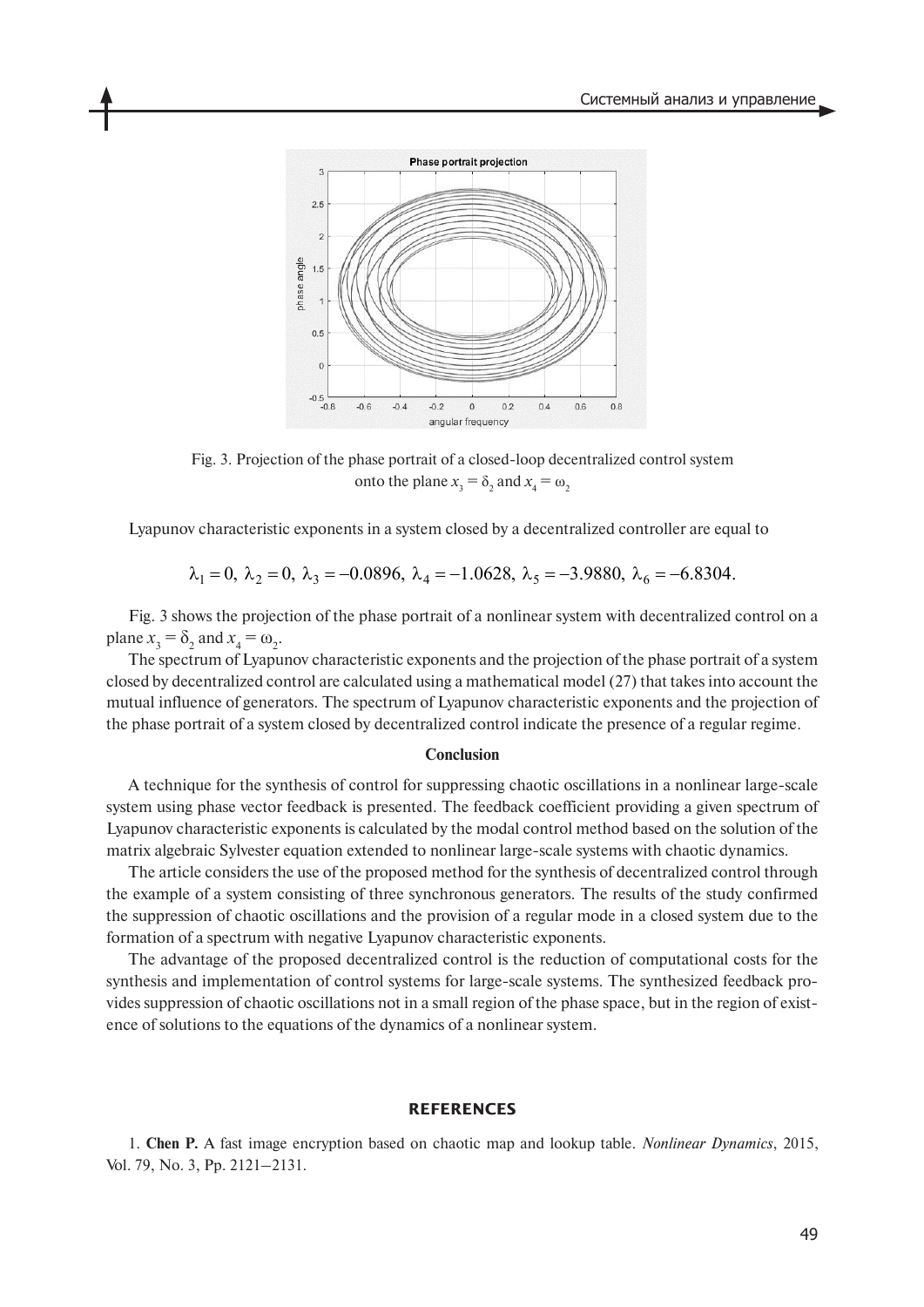2. **Shashikhin V.N., Turulin A.V., Budnik S.V.** Image encryption algorithm based on controlled chaotic maps. *Computing, Telecommunication and Control*, 2021, Vol. 14, No. 1, Pp. 7–21. DOI: 10.18721/JCSTCS.14101

3. **Shashikhin V.N., Potapova L.G., Budnik S.V.** Chaotic modes suppression in nonlinear systems. *2021 International Conference on Industrial Engineering, Applications and Manufacturing (ICIEAM)*, 2021, Pp. 410–415. DOI: 10.1109/ICIEAM51226.2021.9446444

4. **Luongo A., Leamy M.J.** Advances in stability, bifurcations and nonlinear vibrations in mechanical systems. *Nonlinear Dynamics*, 2021, Vol. 103, No. 4, Pp. 2993–2995.

5. **Vahdati P.M., Kazemi A.** Bifurcations and chaos in nonlinear dynamics power systems. *24th Iranian Conference on Electrical Engineering (ICEE)*, 2016, Pp. 1706–1711. DOI: 10.1109/IranianCEE.2016.7585796/

6. **Kozlov V.N., Trusko I.U.** Khaoticheskaya dinamika upravlyayemykh elektroenergeticheskikh system. *Izvestiya AN. Energetika*, 2016, No. 1, Pp. 24–37. (rus) SDI: 007.001.0002-3310.2016.000.001.24.37

7. **Magnitskiy N.A.** O prirode khaoticheskoy dinamiki v avtonomnykh nelineynykh sistemakh differentsialnykh uravneniy. *Sistemnyy Analiz i Informatsionnyye Tekhnologii*, 2017, Vol. 69, No. 3, Pp. 65–72. (rus)

8. **Loskutov A.Yu., Mikhaylov A.S.** *Osnovy teorii slozhnykh sistem*. Izhevsk: Institut kompyuternykh issledovaniy Publ., 2007, 620 p. (rus)

9. **Yiberi W., Yanting X., Luo M.** Research on chaos phenomena in power system. *IEE Power Engineering and Automation Conference*, 2011, Vol. 2, Pp. 453–456. DOI: 10.1109/REAM.2011.6135097

10. **Bakasova A.B., Kydyrmayev Z.S., Abykayeva N.I.** Synthesis of chaotic dynamical systems using adar method of analytical design of aggregated regulator. *Problemy Avtomatiki i Upravleniya*, 2015, Vol. 29, No. 2, Pp. 30–37. (rus)

11. **Kucherova V.Yu., Petkov V.N., Artamonov P.P.** Primeneniye metoda analiticheskogo konstruirovaniya agregirovannykh regulyatorov dlya resheniya zadachi stabilizatsii sostoyaniya ravnovesiya tipovykh nelineynykh system. *Fundamentalnyye Issledovaniya*, 2016, No. 5, Pp. 264–268. (rus)

12. **Yu X., Lin Y.** Adaptive output feedback tracking for a class of nonlinear systems with quantized input and output. *International Journal of Robust and Nonlinear Control*, 2012, No. 3, Pp. 893–899.

13. **Fedorov V.K.** *Determinirovannyy khaos v nelineynykh elektricheskikh tsepyakh i sistemakh*. Omsk: OmGTU Publ., 2011, 148 p. (rus)

14. **Kozlov V.N., Trusko I.U.** Ustoychivyye rezhimy energeticheskikh sistem na osnove upravleniya khaoticheskimi protsessami. *Nauchno-Tekhnicheskiye Vedomosti SPbGPU. Nauka i Obrazovaniye*. St. Petersburg: SPbGPU Publ., 2011, Vol. 123, No. 2, Pp. 111–117. (rus)

15. **Wei D.Q., Qin Y.H.** Controlling chaos in single-machine-infinite bus power system by adaptive passive method. *4th International Workshop on Chaos – Fractals Theories and Application*, 2011, Pp. 295–297. DOI: 10.1109/IWCFTA.2011.6896936

16. **Samir M. Al Shariff, Ahmad M. Harb.** Control of instable chaotic small power system. *Journal of Power and Energy Engineering*, 2015, No. 3, Pp. 1–7.

17. **Kosarev B.A., Fedorov V.K.** Ustraneniye otkloneniy napryazheniya i chastoty, podavleniye khaoticheskikh kolebaniy v elektricheskoy sisteme. *Omskiy Nauchnyy Vestnik*, 2019, No. 6, Pp. 52–57. (rus). DOI: 10.25206/1813-8225-2019-168-52-57

18. **Zaid M. Ali, Malikov A.** Robust techniques for designing power system stabilizer. *Journal of Theoretical and Applied Information Technology JATIT*, 2009, No. 11, Pp. 354–362.

19. **Kozlov V.N., Shashikhin V.N.** Synthesis of decentralized robust stabilizing control for the systems with parametric perturbations. *Computing, Telecommunications and Control*, 2020, Vol. 13, No. 2, Pp. 49–60. DOI: 10.18721/JCSTCS.13205

20. **Shashihin V.N.** Guaranteed-result strategy to synthesize a decentralized control for system under parametric perturbations. *Automatic Control and Computer Sciences*, 2017, Vol. 51, No. 2, Pp. 75–84. DOI: 10.3103/ S0146411617020079

21. **Budnik S.V., Shashihin V.N.** Stabilization of nonlinear systems with dynamic chaos. *Automatic Control and Computer Sciences*, 2021, Vol. 55, No. 3, Pp. 213–221. DOI: 10.3103/S0146411621030032